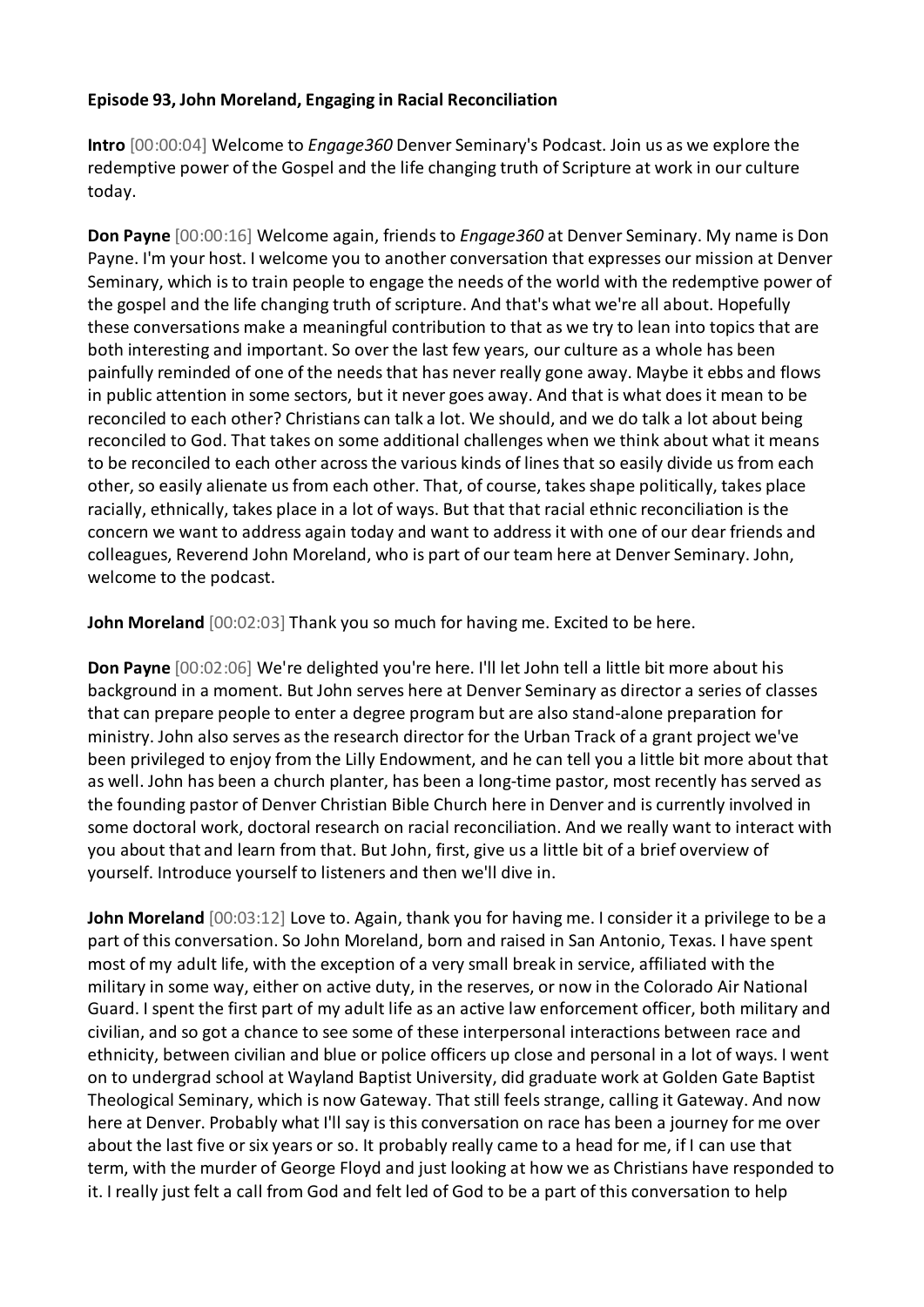shape it, If I can say that argues that phrase, and I think this is a crucial point of our witness for the kingdom and for those of us who call ourselves believers. So I want to try to contribute to it constructively, if I can.

**Don Payne** [00:05:00] I like the way you said that, John, about it being a crucial point of our witness, because there's a lot of the credibility of the gospel that hangs on Our capacity, our willingness to engage this, regardless of whether we get it all resolved and figured out in, you know, in short order, our capacity and our willingness to engage it in a courageous and meaningful and thoughtful way really does affect the credibility of our witness.

**John Moreland** [00:05:34] I think it does. The last prayer that Jesus prayed before he was to be crucified in John 17, he prayed for the oneness of Specifically his apostles or disciples. And then those who would come after them. He prayed for our unity. And then in Scripture, he also teaches us, "by this men will know that you are my disciples because you love one another." And so the way that I feel like the spirit has given it to me, is if the goal and the mandate of the New Testament Church is to make disciples, Well, you don't have discipleship without worship because that's an element of discipleship, and you don't have true worship without fellowship. And I think this idea of fellowship or what the Greek New Testament calls Koinonia, I think race is the single biggest factor that prohibits us from truly embodying New Testament fellowship. So that's where my passion comes from.

**Don Payne** [00:06:39] Say more about that. Why do you think that is one of the biggest inhibiting factors?

**John Moreland** [00:06:45] Yeah, I think it is that for a lot of different reasons, some of which I'm sure we'll get into in this conversation. I think it probably has a lot to do with the history of America and the history of how we have dealt or not dealt with this conversation. I forget who it was, all of the quotes are swimming around in my head now from reading and documenting and writing, but it was a Supreme Court justice, I know, from the late seventies, I believe it was. I may have my annotation wrong on that in my head, but I know I have it right on paper. But he said, in essence, we cannot get past race until there has been an account of race.

**Don Payne** [00:07:33] Hmm.

**John Moreland** [00:07:34] And what I think is a lot of people, black and white, if I can paint with broad brush, is people in different ethnic categories want to just push past history without taking a full account and evaluation and assessment of the implications in our contemporary society. And so I think there are a lot of things that arise, that show up, and we haven't taken the time to know the root of those things. So we're dealing with symptoms rather than root causes.

**Don Payne** [00:08:08] I like your language of taking account of those things. That's going to stay with me and maybe we ought to unfold that even a little bit more. What's involved in taking account? I mean, I can think of at the very least, naming and owning it. And you had mentioned also looking at, I think, the consequences, some of the other things. But let's unpack or unfold that phrase even a little bit more. What does it look like for a society or the church to really take account of all of that?

**John Moreland** [00:08:44] I think it does begin with naming and owning, and that's powerful. Oftentimes whether I'm teaching or doing consulting or just having a conversation with a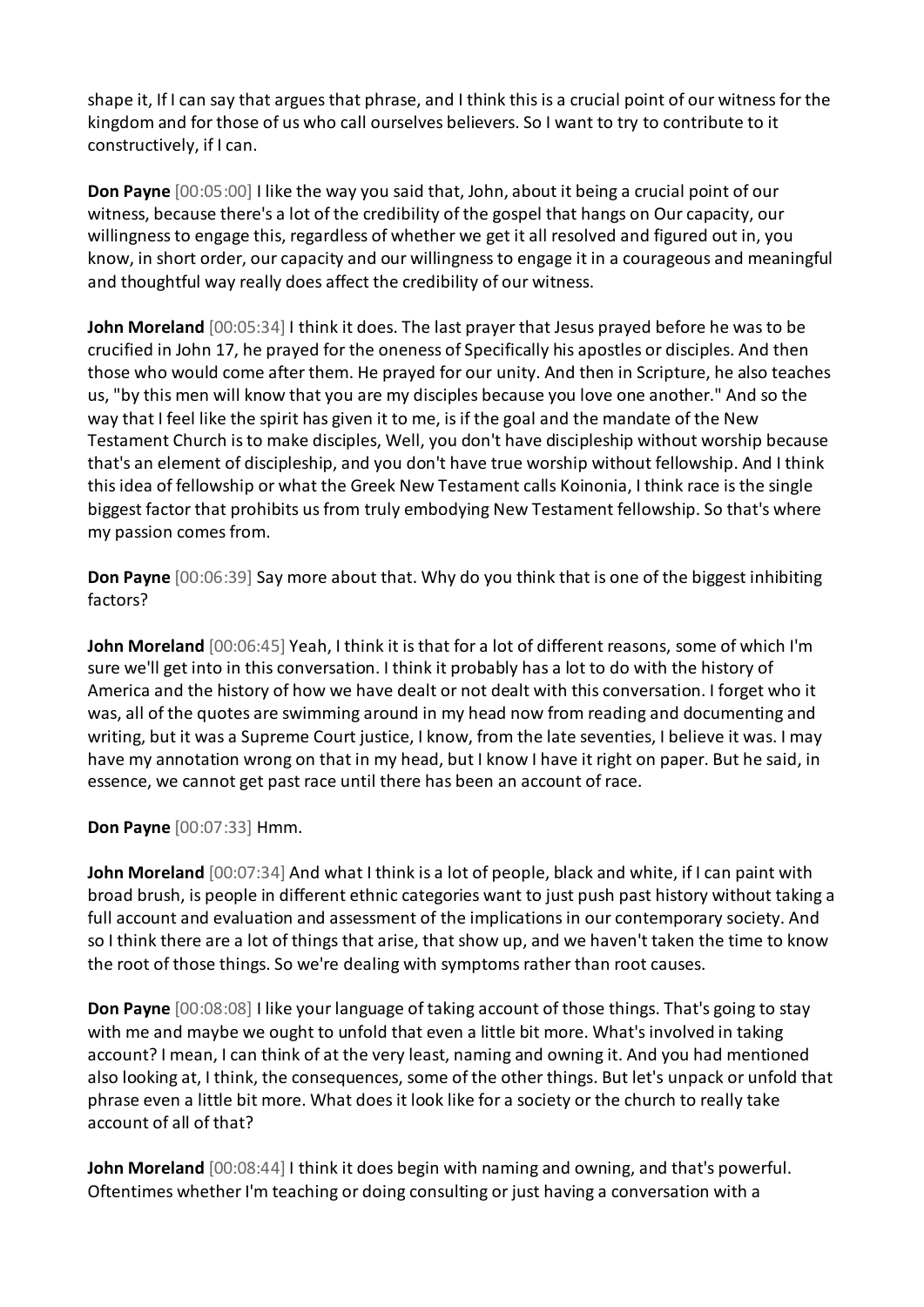colleague or a friend, they will ask me, what can I do? Right. This usually comes from a wellintended white colleague or Friend. What can I do? And one of the things that's always at the forefront of my mind is to simply believe what has happened. Right. To Understand that there is an objective reality to our country, to our faith practice in America that cannot be denied. It is not the subject of account of someone's, you know, felt or feelings, excuse me, or even their lived experience. There is an objective account of things that have happened, and so many people just refuse to acknowledge it. So I think it does begin with simply naming it. And then once we can name it, we can start to look at the outflow of it, right? What comes downstream of those things that happen? And Dr. Joy DeGruy does such a good job with this, in my opinion, in her work, "Post-Traumatic Slave Syndrome", where she looks at the historical account of slavery and racism and she draws very logical lines to the contemporary implications of those past happenings. And so anyone who wants to read about this or know about it, I would point them toward her work as a beginning place for it.

**Don Payne** [00:10:23] That's a good recommendation, John. I appreciate that. And while you were talking, it it occurred to me that as we name and own those realities, maybe a follow on to that is not trying to explain them or excuse them. I'm not sure if I'm communicating that the best way, but I sense that impulse in in maybe a lot of those who've not been on the receiving end of all of that, white or whomever, that when those objective realities are put forward, there's this kind of impulse to explain them away, to diffuse the fierce force of them. Now, that strikes me, as a white person, as not fully owning.

**John Moreland** [00:11:23] Yeah.

**Don Payne** [00:11:24] Is that fair?

**John Moreland** [00:11:25] I think it is. I think it is fair. And I want to continue to be fair to the conversation. So, God, I think, has given me a blessing and a curse in that I can usually stand in the middle of two sides of a conversation or an argument and see both sides and try to make sense of it to the other person. I don't know if I'm good at that and it's pretty torturous inside of me. But I can usually appreciate, appreciate may be the wrong word. I can usually at least see both sides of of an argument. So. What I try to say to black people and white people, again, painting with the broad brush. What I try to say is and what I try to do is to objectify the issue. These things happened, especially when I'm talking to a group of believers, and they ought to bother all of us if we are believers. So the goal isn't to blame any group of people, and the goal isn't to shame any group of people. If we are believers, we ought to all look at this, take inventory of it, and be bothered by it. And then the next question we ought to ask is, what is my part in helping to rectify it going forward? But what happens is for so many people, they either make it or receive it as personal. So, for example, when I'm talking to my white brothers, sisters and friends, when we talk about the history of America, they receive it as they are racist if they're white. And I try to use language that doesn't put us in that spot. Right. Because once it turns contentious, now we're really not talking about the issue. Now we're kind of defending our position. Right. So I try to keep the issue and objectify the issue so we can both deal with the problem. Not so we wind up blaming or shaming each other because I just don't think that's productive.

**Don Payne** [00:13:35] Hmm. I love that. John, how would you give some descriptions to where you think we currently are that would maybe describe and assess, you know, the current state of affairs with whatever gains and losses and setbacks and advances, whatever. Where have we come so far? Where are we?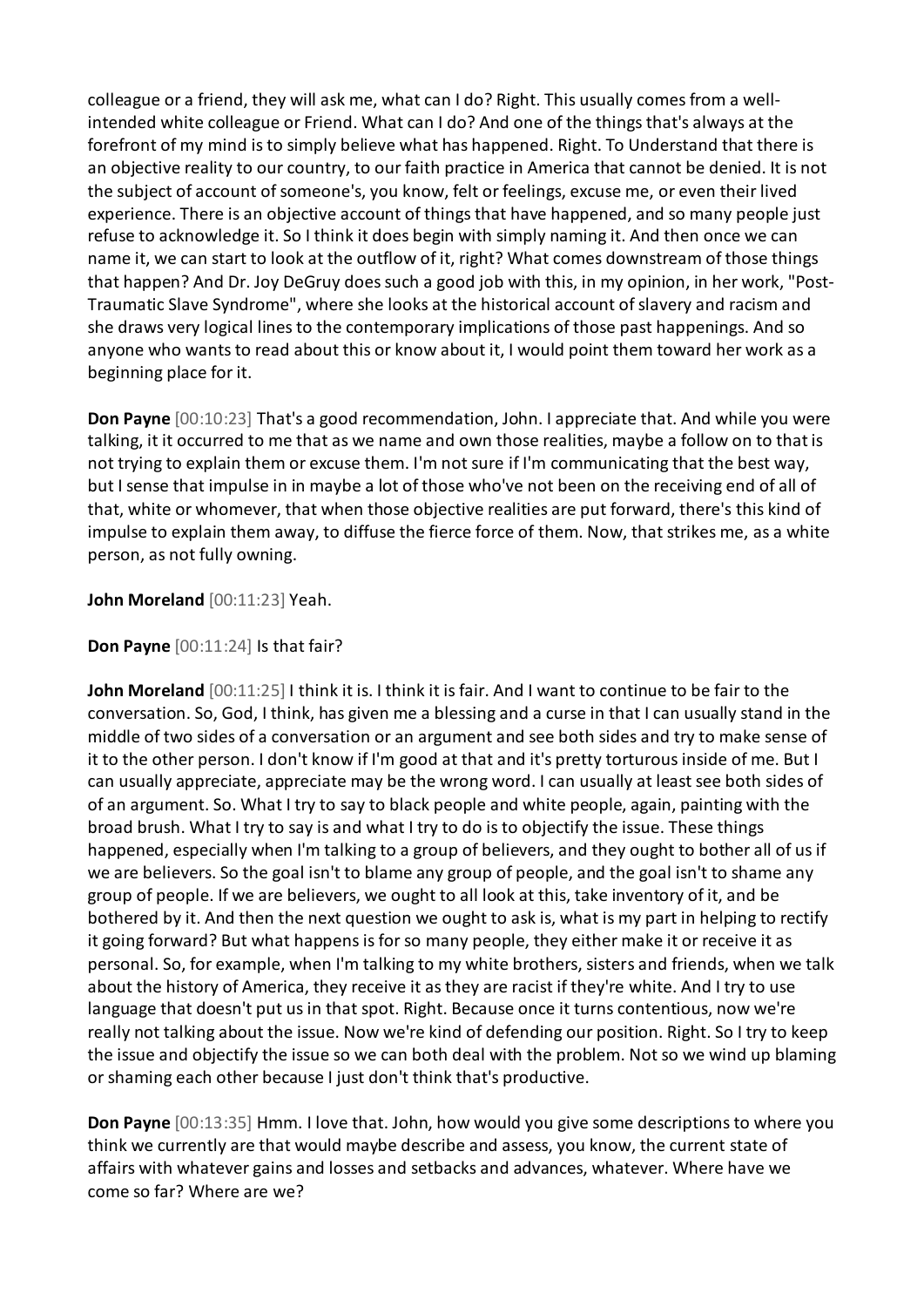**John Moreland** [00:13:56] I mean, that's a loaded question. And the answer to that always depends on the perspective that people are looking from and being able to get past our own individual biases. So here's my assessment of it. Frankly, I'm scared about where we are because I think the blaming and shaming is reaching a boiling point. And I think we're coming to a place where we're no longer talking to each other. We're talking at each other. And we are pushing in a lot of ways, goodwill aside, we're pushing benefit of the doubt aside for each other. And it's almost turning into a battle of who can talk louder. You know, that scares me. And then you add to that the socio-political fuel that often comes from public dialog commentators, talking heads, so to speak, and it just adds fuel to the fire, you know? So that makes me nervous. That makes me nervous. I think we all need to take a step back and take a breath, look at this thing objectively. And again, ask the hard question What can I do to help defuse it and and not deny it? Because that's not helpful. But to defuse it and move past it, not move past it, move forward together in a productive way.

**Don Payne** [00:15:21] You've used some phrasing that I think is really helpful. It gives me at least some handholds on this. When you've talked about owning, taking account of things before asking the questions, "How do we move forward?" Am I hearing you correctly that there's an important sequence there, that if we get those backwards or if we get ahead of ourselves and ask those questions about, well, how do we fix this? How do we move forward? What do we do without first letting it bother us? Does that short circuit the process somehow? I feel like I'm asking you leading questions, but I think that's what I hear you saying or implying that we're going to short circuit the process if we don't in some ways own things, you know, in a way that we let it bother us.

**John Moreland** [00:16:25] Yes. I do think we short circuited, you know. I'm always fearful of trying to speak for, you know, all of any group that I'm a part of, in this case, all black people. But I would dare go so far as to say. In a lot of ways, black people just want to be heard. This did happen and it is affecting my reality today, and I personally believe that to be true to a large degree. If we don't hear that. And again, I say we because I think that's important. Right? It is. Especially if we're talking to believers. It is. This happened. And we've got to see that. We've got to be willing to acknowledge that. We can't just push past it. I'll try to make it live. So I was having a conversation with my wife the other day. I was a little frustrated because there was something that she said she was going to do that she didn't do when she said she was going to do it. Right now, I've probably had that happen a thousand times. Right. But we're all hypocrites and this day I was being a hypocrite against her. Right? So I was a little frustrated. And one of the things I wanted in that conversation, because my wife is pretty conflict averse. Right. So she doesn't want to have hard conversations oftentimes. What I wanted in the conversation was just her to understand how this impacted me. And in her mind, she was saying it happened. There's nothing I can do about it. Can we just go past it? And my mind, I was going, No, we can't just go past it. I need you to understand it, you know? And so I think there's some of that going on. Now that's different than I need to get my pound of flesh right, because I don't think that's productive. But if you understand it, particularly if you are in an ethnic group or a social group or a people group that has historically held power, and you have the ability to help this process, right, your actions come out of that understanding. But if you just blow past it, then there's never any contrition. There's never any heartstring pulled, or any need felt to act. And that's really what we're trying to get at.

**Don Payne** [00:18:51] Well, and maybe that speaks to the discomfort that so many of us have with discomfort.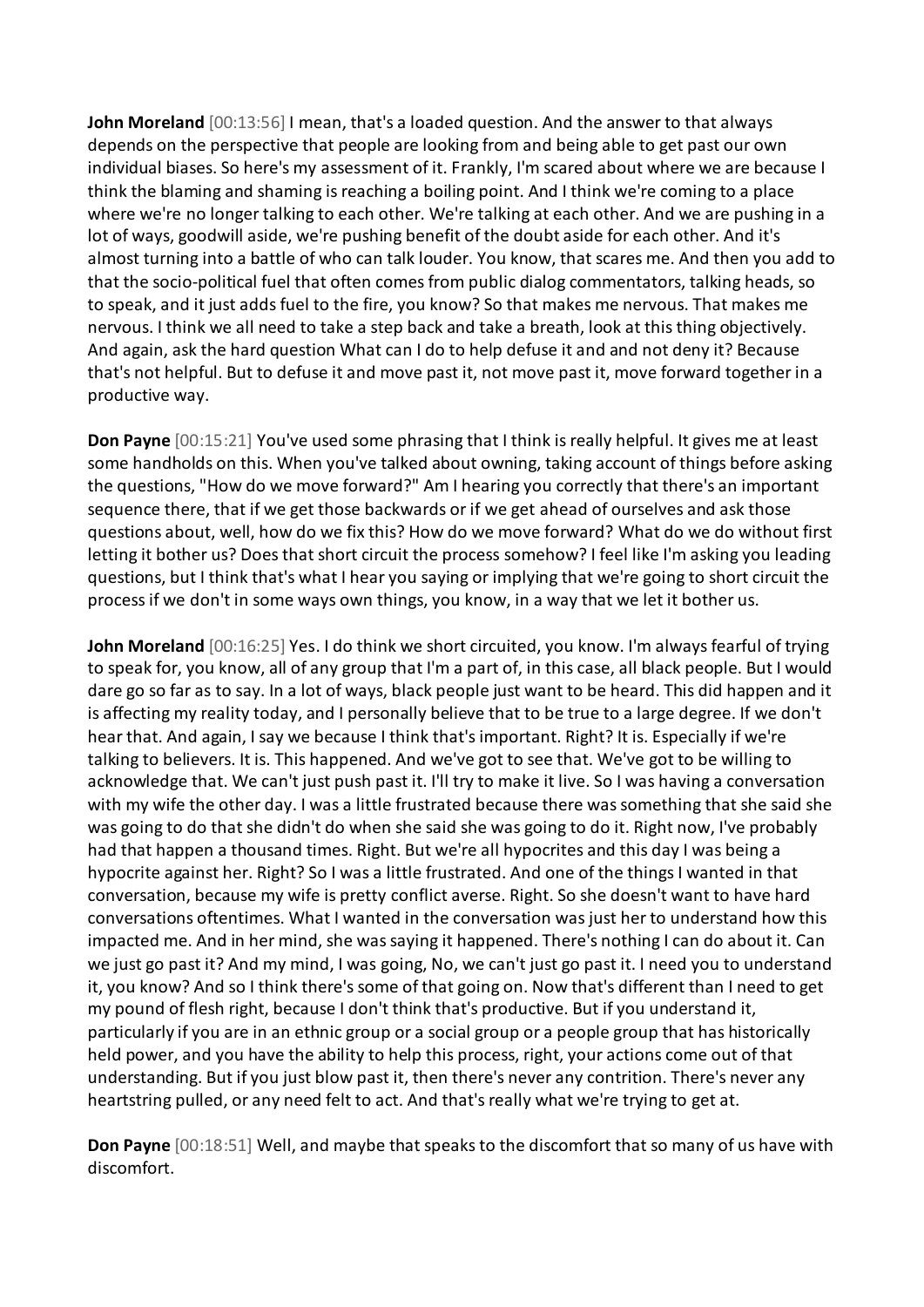**John Moreland** [00:18:59] Yeah.

**Don Payne** [00:19:02] We might, you know, in some kind of abstract way, acknowledge things, but we don't want to be bothered by it. We don't want to let it really eat at us. We want to move past it. And I'm wondering whether it's going to be and whether it is an overlooked but a very essential part of reconciliation for us to gain a capacity for discomfort. Just to sit in that and realize it's a good thing to be bothered. I say good. It's a proper thing to be bothered by the the egregious practices and injustices. It's a good thing to be bothered by that. And nothing or very little maybe is going to come constructively out of that unless I've got the capacity to really let that bother me as it ought to.

**John Moreland** [00:20:01] Absolutely. We like our blissful ignorance. In Isaiah 43, you know, God is talking to Israel. And the prophet says, I have called you by name. Right. And when I preach that text, one of the things that jumps off the pages at me is I have called you by name. And I try to make the point to people, we like to live in a world of obscurity. I don't really want to know your name, because if I know your name, right, now, there's an open door for me to have to listen to your story. And if I hear your story now, now I've got to be responsible for you in some kind of way. But if I don't know your name, right, and we never really make each other's acquaintance, we can just kind of go on in our blissful ignorance. But this idea of being reconciled to each other, right in Ephesians 2, the same Jesus that reconciled us to God, reconciled us to each other. And now there's some level of responsibility for who you are and what you've been through and what you're feeling today and what you're experiencing today. It's like when I asked the question, hey, how are you doing? Right. I don't really want you to give me the answer.

**Don Payne** [00:21:17] Yeah, you're just being polite.

**John Moreland** [00:21:18] Just being polite. And that's where we are. Most of us want to be polite. And when we start peeling back the onions and the layers, we start to see. I mean, there's a real history here that not only impacts people of color, but whether we know it or not, also impacts majority culture.

**Don Payne** [00:21:35] While we're on the subject of politeness because that concept has occurred to me as maybe a ruse for reconciliation, or I don't know if that's the right word, a mask or a masquerade for reconciliation. Let's just learn to be nice to each other. And I'm wondering whether a lot of talk about reconciliation, racial reconciliation, might boil down to just learning to find ways to just really be polite and friendly to each other.

## **John Moreland** [00:22:13] Yeah.

**Don Payne** [00:22:14] But that's not what you're talking about. I mean, they go so much deeper. So. Drill a little bit into when we're talking about the kind of reconciliation that we really want to see, and that the gospel calls us toward. What are we really talking about? What's the gritty substance of that reconciliation that we ought to want beyond just learning how to get along well and be polite, be nice to each other.

**John Moreland** [00:22:41] Yeah. I appreciate the way that you kind of walk through that. And I appreciate you using the word grit, too, because I think that's one of the things that we have to realize. This reconciliation that we speak of is not going to be easy. It is gritty. It is ugly. It is dirty work. It is hard work. And people are going to get more frustrated before they feel the relief that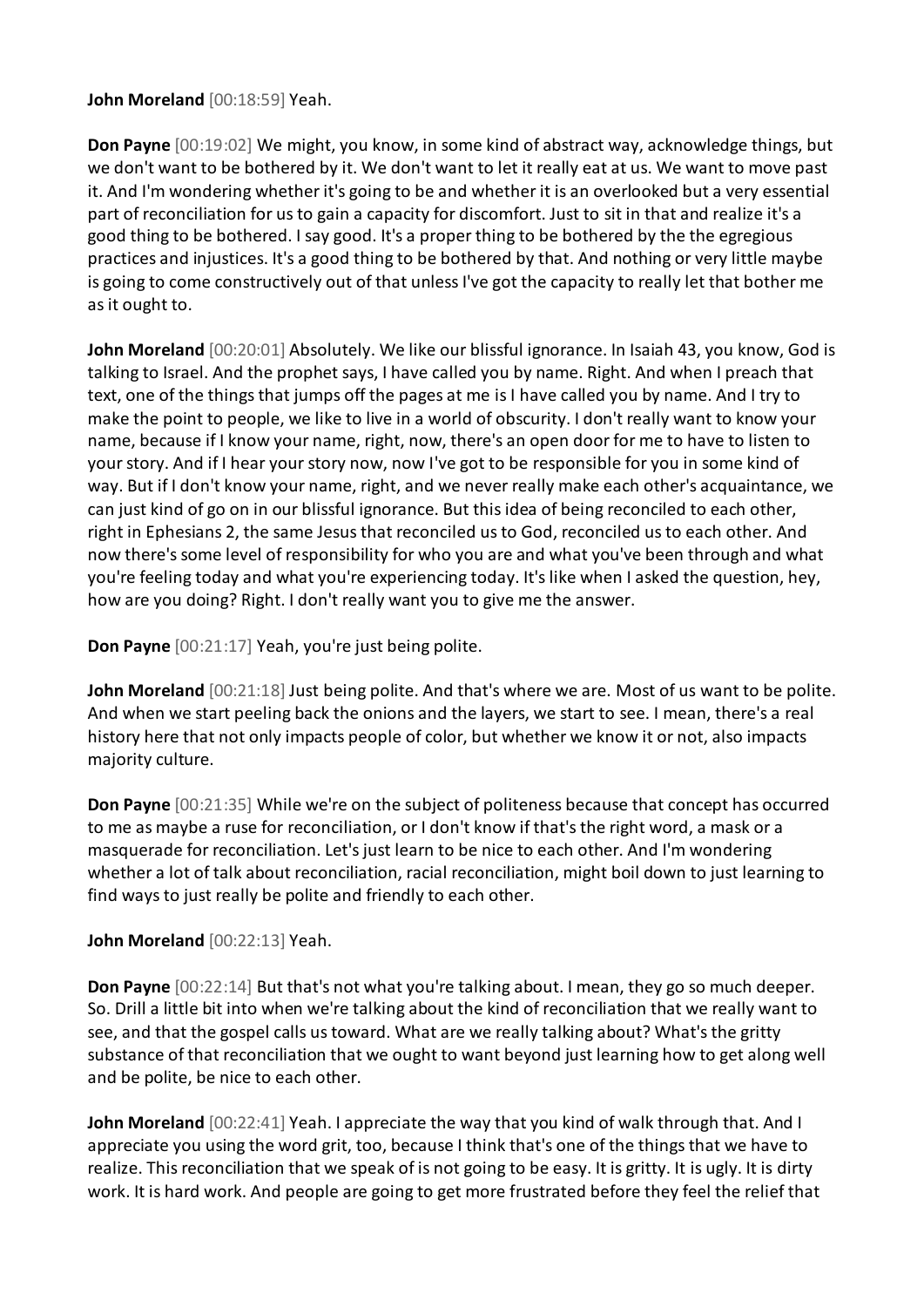they want to feel. Right. And so we just have to know that going into it. And most of us don't want to do that hard work.

**Don Payne** [00:23:14] Yeah. Because when we use word like reconciliation, that's kind of a happy word.

**John Moreland** [00:23:17] Yeah.

**Don Payne** [00:23:18] We think, Okay. Well, if it's reconciliation, then this ought to be kind of a happy feeling you know. Cheery thing, right. But you're saying, no, there's mud we've got to kind of trudge through to get to that kind of thing.

**John Moreland** [00:23:34] Yeah, absolutely. And it is a happy thing. But it didn't start with Sunday. It started with Friday on that hill just outside of Jerusalem.

**Don Payne** [00:23:40] Yeah. Right. Started with death. Right.

**John Moreland** [00:23:44] And so this idea of Koinonia, a fellowship, you know, the way and the visual that I try to use, and I feel like God has given me. It's this principle of Emmanuel. It's this idea that Jesus, the second person of the Godhead, who had no obligation to us, He abandons his throne. I'm scared to use this next language talking to a theologian. Right. So forgive me if I don't get words right. But he veils his deity. He comes to dwell among us as creator, among creation, and he subjects himself to that. He enters our story.

**Don Payne** [00:24:34] You're spot on. Yeah.

**John Moreland** [00:24:36] And that's what I think it is with race reconciliation. It is us as humans, entering into each other's story for no other reason other than I love you and I want to be in a meaningful relationship with you. It's the paraclete, right? It's the idea of coming alongside us. It's Romans 14:15, the strong bearing with the infirmities of the weak. Right. And this idea of coming alongside, it isn't kind of walking in front, going, what's taking so long? Hurry up. It's this idea of me either slowing down and or backing up to where you are and saying, we're carrying this burden together. Not, hey, hurry up, get it together. Pull yourself up by your own bootstraps may be a phrase that's befitting here. It's this idea that we're going to pull together, that we're going to walk together.

**Don Payne** [00:25:37] I like that. You know, I know you're doing an enormous amount of work on this right now in your doctoral studies. And you alluded to this a few minutes ago, talking about the relationship between Koinonia fellowship and worship as being a prerequisite, I think, to do the kind of reconciliation we're talking about. Walk us through that, how you see those connections taking place between fellowship and worship and reconciliation.

**John Moreland** [00:26:10] Yeah. So, Jesus, the last command that he gives is the great commission in Matthew 28. Right. So the idea is to go and make disciples of panta ta, ehtne. Right. Of all of the people groups. And so. That's what we call discipleship. and most of us are intimately familiar with evangelism to the goal of salvation and discipleship, teaching people how to live as followers of Jesus. Well, what I would contend is that we have taught the gospel incompletely, and most of our language surrounding the gospel is this idea of making a confession of faith, repenting of our sins, and securing for ourselves, or Jesus securing for us, a spot in heaven for eternity. Right. And it's so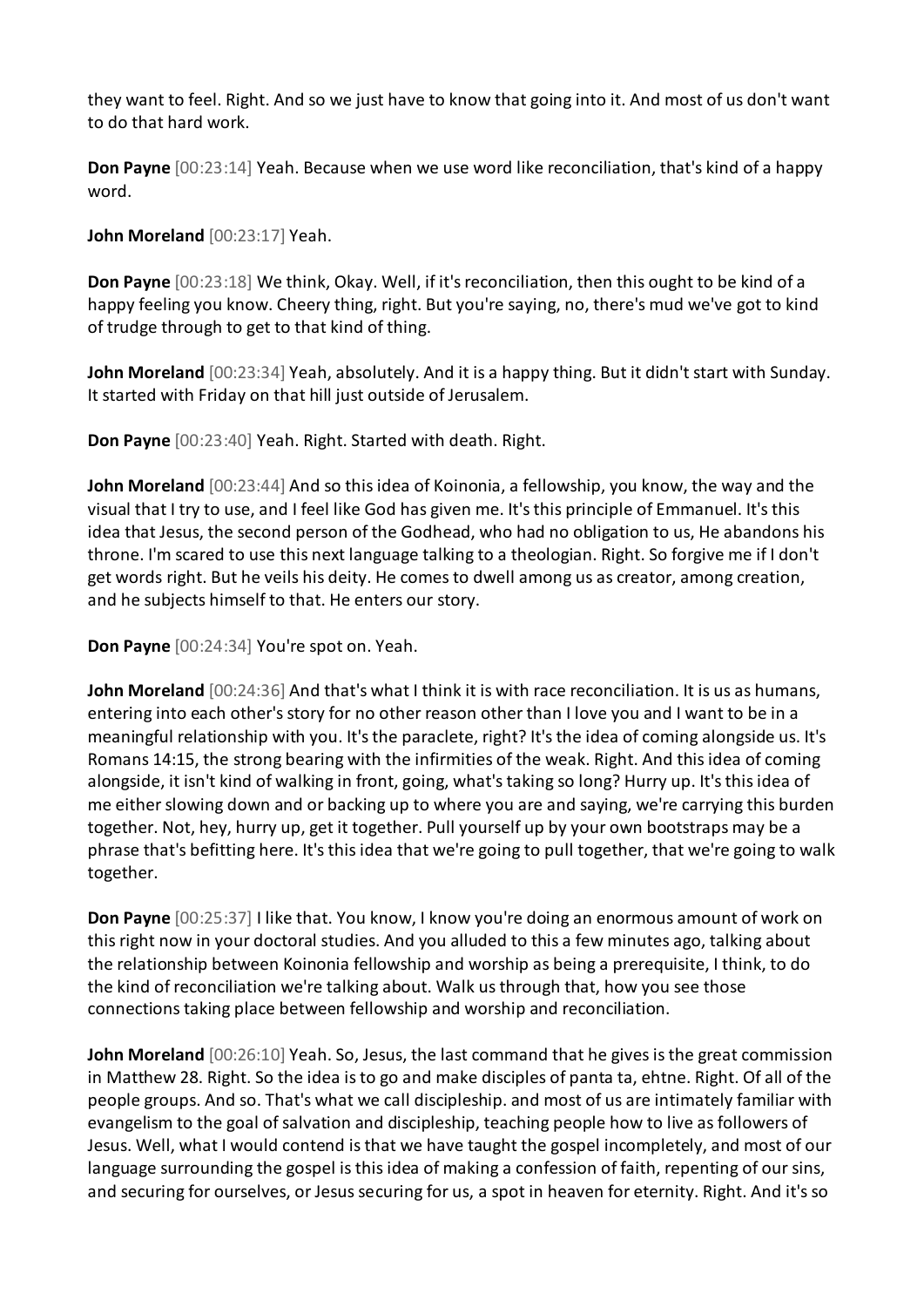much more than that. And I like the way my friend Briandon Washington deals with this. In Ephesians two, it's this idea most of us know versus, you know, the top half, one through ten or 12. But when you get to the bottom half of Ephesians two, we see the same Jesus that reconciled us unto God and unto himself reconciled us unto each other. We see it in Romans 8:28, right? He calls us that we might be the first born or excuse me, that Christ might be the firstborn among many brethren. He's calling us to a place of intimacy, to a place of an even deeper than family relationship. He's calling us to a place of spiritual kinship bought by the blood of Jesus. And nothing gets deeper and better than that. And so discipleship, you don't have discipleship, one of the elements of being a disciple is being a worshiper. And in order for true worship to go on, there has to be that sense of everything we just talked about. True fellowship. That's part of worship. And and when we start to talk about fellowship, when we start to talk about Koinonia or bearing with one another coming alongside one another, that's hard work. It's more than just the polite, hello, how are you doing? You know, I'm blessed and highly favored in the Lord. And all is well and no complaints. No. We are entering into each other's story, into that sacred space.

**Don Payne** [00:28:36] Yeah. There's something about genuine fellowship, koinonia and genuine worship that is quite vulnerable.

## **John Moreland** [00:28:45] Oh.

**Don Payne** [00:28:46] Because when we, that's why it seems to me that worship, the true act of worship is the great leveler of people. Because we all come empty handed before our God together. It is the great leveler of all people.

## **John Moreland** [00:29:08] Yeah.

**Don Payne** [00:29:09] So, you know, it's one of the great ironies, I think historically, tragic irony, when we'll see pictures, like drawings, of church services from the 19th century where slave owners were sitting in a certain spot while their enslaved peoples were worshiping. But there's obviously a difference. A power differential. In some sense, the slave owners almost running, regulating and assessing what's going on there to make sure it happens the way they think it ought to happen. And I think that that's the antithesis of worship, where everybody is equally barren, open, empty and needy before God. It is it is the great leveler and may be true koinonia is the same way in some respects. To have genuine koinonia, there's an openness to each other. There's a recognition of mutual need and mutual deficits that only the other can fill.

**John Moreland** [00:30:18] Mm hmm. Yeah. When you use that word vulnerable, that's scary to me, because one of the things I'm realizing is I'm not often as vulnerable as I think I am or as I would like to be. I also like this idea that everything is a level at the foot of the cross. Right. That worship is that great leveler of us all. Yeah. That kind of takes my breath away, thinking about how hard it is to actually get to that point. Even as I'm writing on it and researching it, I'm realizing in this moment this is more than just a lesson to be taught. It's more than just a principle to be embodied. I mean, this is a lifestyle to be lived. This is a calling to submit to. And if we do, nothing about it will be comfortable or easy, you know? Yeah.

**Don Payne** [00:31:21] What is it that sets a gospel approach to reconciliation apart from every other conversation about reconciliation? Because we're not the only ones talking about this.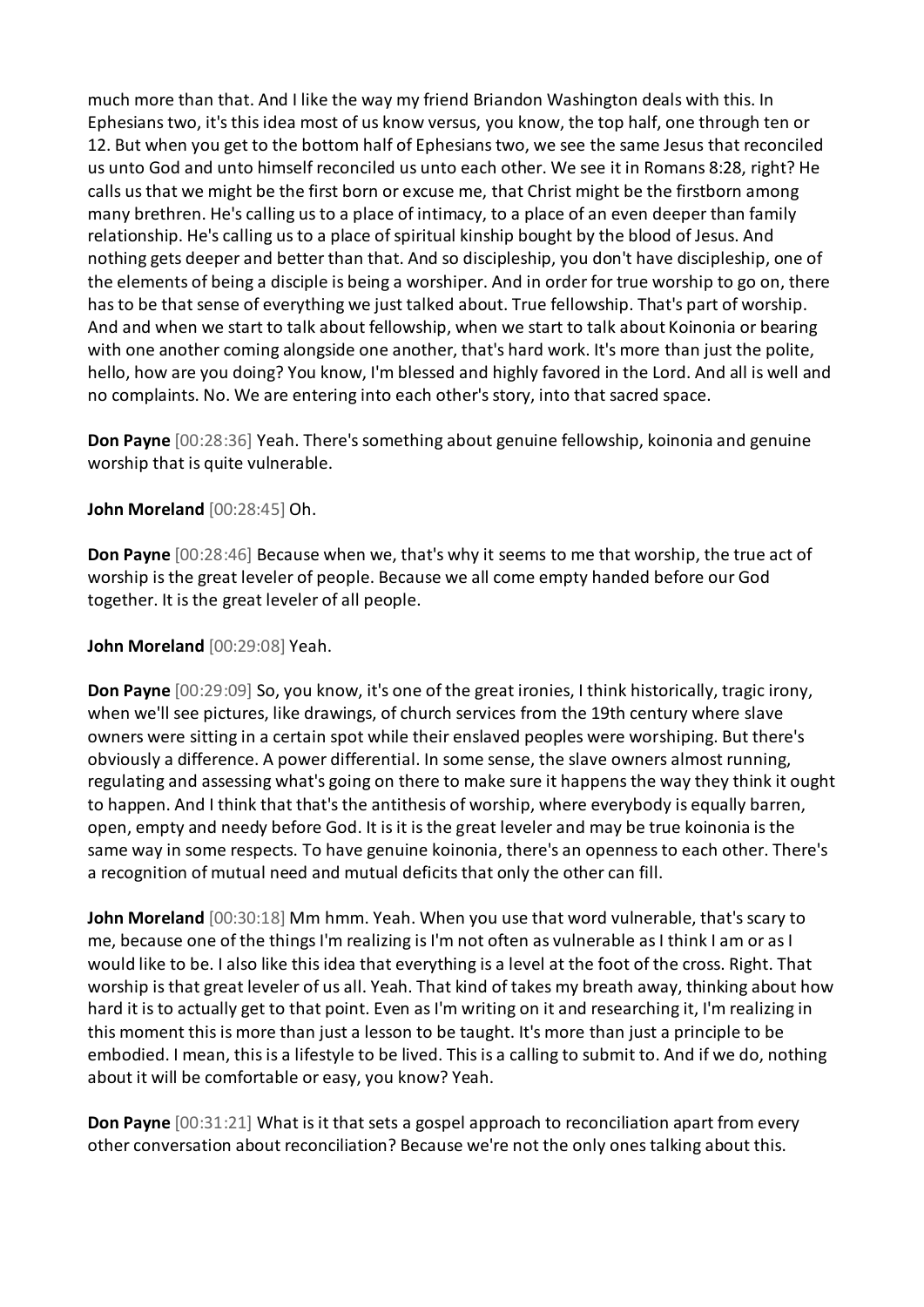**John Moreland** [00:31:33] Yes. I think a gospel approach to this conversation is more vulnerable. Back to the principle of Emmanuel. We abandon our privilege, and we enter into the space of another. And I don't mean that as white privilege. You know, we hear that oftentimes. I'm saying we abandon our privilege, period, and we enter into the space of another. So, you know, whether it be rich entering into the space of poor, whether it be able bodied entering into the space of people who may have physical handicaps, whatever it may be, wherever that place of privilege and power is that we all have, it is our responsibility to become more vulnerable and to enter into the space of others, if you will, who may not have those abilities. So that's what I mean to clarify that. So I think we become more vulnerable is the difference between a gospel conversation as opposed to some of the conversations that I hear that aren't gospel centered. It's more around just behavior modification or what you said earlier. We're just going to learn to be more polite with each other. No, when we talk about this from a gospel perspective, we take an introspective look at our self, and we allow God to circumcise those areas of our heart that are still uncircumcised or to soften those areas that are still hard. We become vulnerable. We are looking in the mirror, if you will, instead of looking at everybody else saying what this person needs to do or what that group needs to do, so on and so forth. The change starts with the individual getting vulnerable in the presence of God. I think that's the difference.

**Don Payne** [00:33:32] When you think about a way forward, I mean, I do want us to talk about the healing process without doing the short circuit that we talked about earlier, without trying to bypass the struggle, the mud, the grit. And I may be just asking you to maybe summarize some things you've already said, but where does that healing process, that genuine reconciliation process, begin? And what would you recommend to people as the the first handholds or traction points that they ought to latch onto?

**John Moreland** [00:34:16] I think it begins at coffee shops and kitchen tables. If I can say it that way.

**Don Payne** [00:34:25] Yeah.

**John Moreland** [00:34:26] I think it begins at the individual level. Right. While there are other spaces, if I can say that, where things like government and legislation play a role, to your question about where it begins, I think it begins at coffee shops and kitchen tables with people sitting down with people who are not like them, like Jesus did. And embodying that principle of Emmanuel entering into the space with one another, even when it's uncomfortable, even when it's hard, even when it's gritty. That's where I think it begins.

**Don Payne** [00:35:13] Where is the place for system change and legislative change? Because quite often those get played, the individual heart centered approach and the systems legislative approach get played off against each other. What is the place for structural change?

**John Moreland** [00:35:31] Meaning, like what needs to change?

**Don Payne** [00:35:33] Well, I mean, for more like legislative change overturning and rebuilding the systems in which so much of this is often embedded.

**John Moreland** [00:35:44] Yeah, I think so many different places. You know, Dr. King said laws may not make you love me, but they can stop you from lynching me.